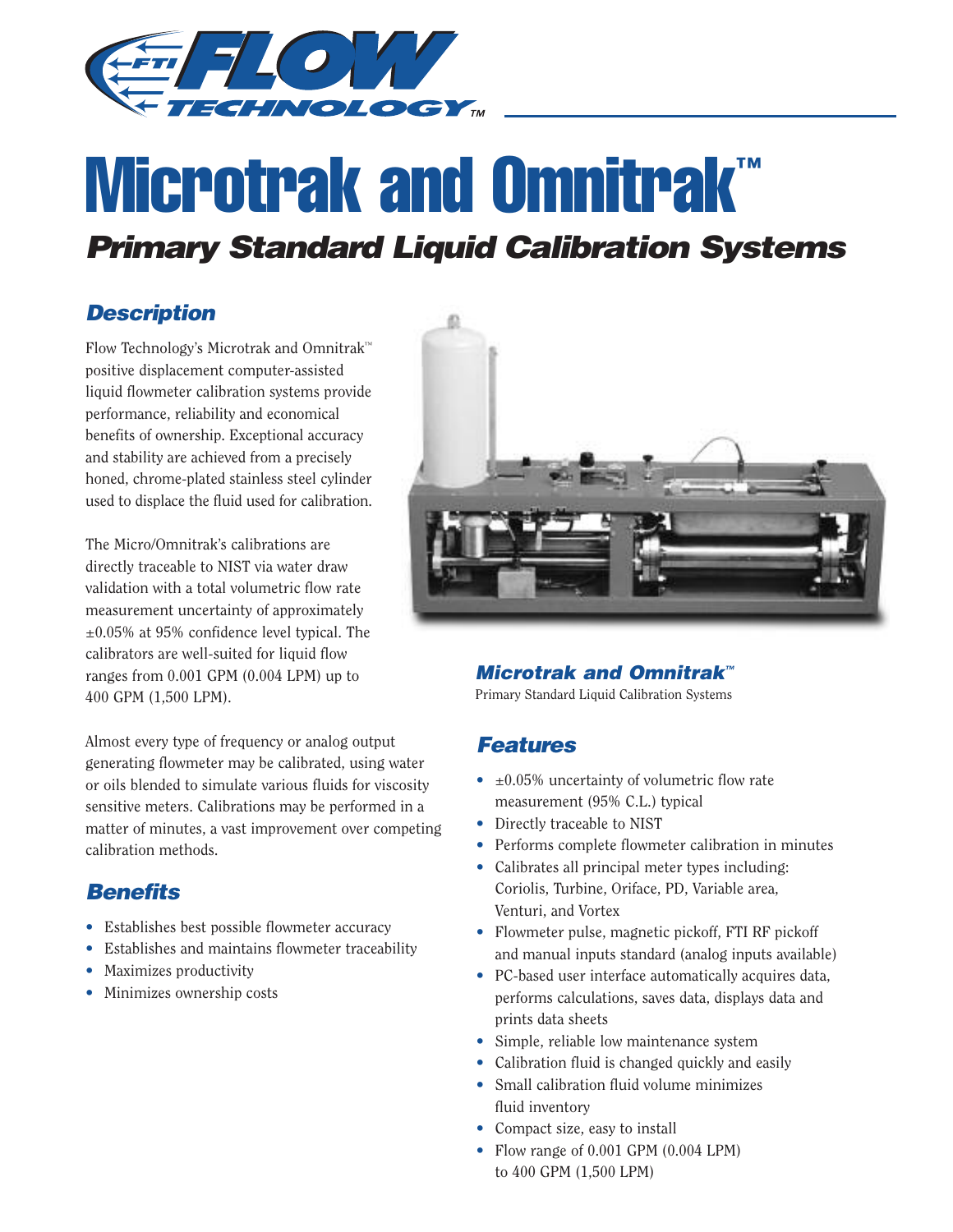#### *Data Acquisition*

Flow rate to the meter under test is adjusted by throttle control valves on the Microtrak and Omnitrak. A computer monitors the flow rate and collects data upon activation by the operator. The software allows the operator to display, print and analyze the data. The software design embodies 40 years of experience in the design, manufacture and calibration of flowmeters.

Dual Chronometry, a technique pioneered by Flow Technology, insures data integrity. Graph representations of flowmeter non-linearity allow quick analysis of flowmeter performance.

Operating costs are minimized since calibrations are performed in minutes, using a small quantity of calibration liquid. Calibrations at different viscosities require only a quick and easily-performed change of calibration liquid.

The small physical size of these calibration systems allow installation where space is at a premium. Operating facilities simply require a source of compressed air and a standard electrical outlet.

Comprehensive operator training can be provided by Flow Technology's staff, either on-site or at the factory when a Microtrak or Omnitrak is delivered. Installations worldwide are providing many years of maintenance-free service.





#### *Calware™*

Calware™, Flow Technology's flow calibration program for Windows® NT/2000, provides an intuitive user interface which conveniently presents all calibrator controls and parameter settings on a single active screen and simplifies parameter selection.



*Menu-driven software provides the operator with a variety of curves and plots, which accurately represent the flowmeter's performance during calibration.*

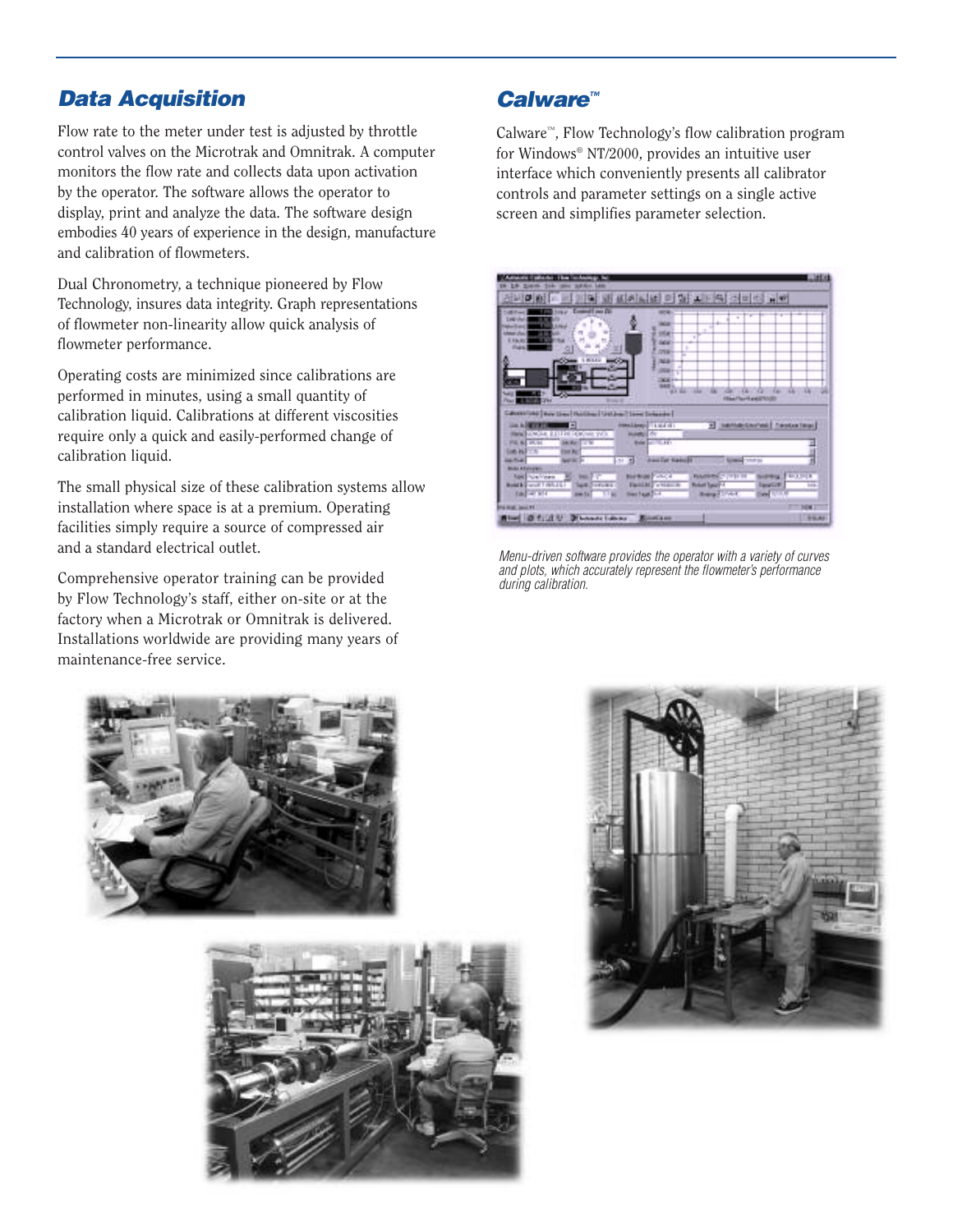#### *How the System Works*

Compressed air drives the piston in the precision-honed flow tube at a constant rate, displacing the liquid in the tube and causing it to flow through the test section, which contains the meter being calibrated. The displaced liquid is then stored in the liquid reservoir.

The desired flow rate of the calibration liquid is set by viewing a flow rate readout on the computer screen and adjusting throttle valves. A linear encoder mounted on the piston shaft generates pulses for distance traveled. Each pulse represents an extremely small and precise amount of liquid displaced by the piston, and this pulse train is used to calculate the exact rate of flow. At the same time, flowmeter output pulses are monitored, and the measured flow rate is compared to that provided by the calibrator. The Dual Chronometry technique ensures that only complete pulses are used for the calculation of flow rate.

The temperature of the calibration liquid can be monitored and used to compensate for density and viscosity changes as data points continue to be acquired throughout the stroke of the piston. At the end of the stroke, the top of the liquid reservoir is pressurized; the pressurized air side of the piston is vented; and the piston returns to the start position. A system of check valves prevents the liquid from flowing back through the meter (being calibrated) during the return stroke, allowing the piston to travel to its start position at a high rate.

At the end of a calibration run, a complete file or a variety of curves can be displayed on the computer screen. These include comparisons with previous calibrations, linearity curves and a host of other methods of displaying the results. The test data may be printed or stored. These options allow calibration trends of a particular meter to be monitored during its lifetime.



*Calibration data can be compiled in a comprehensive final test report, and a hard copy printed for a permanent record.*